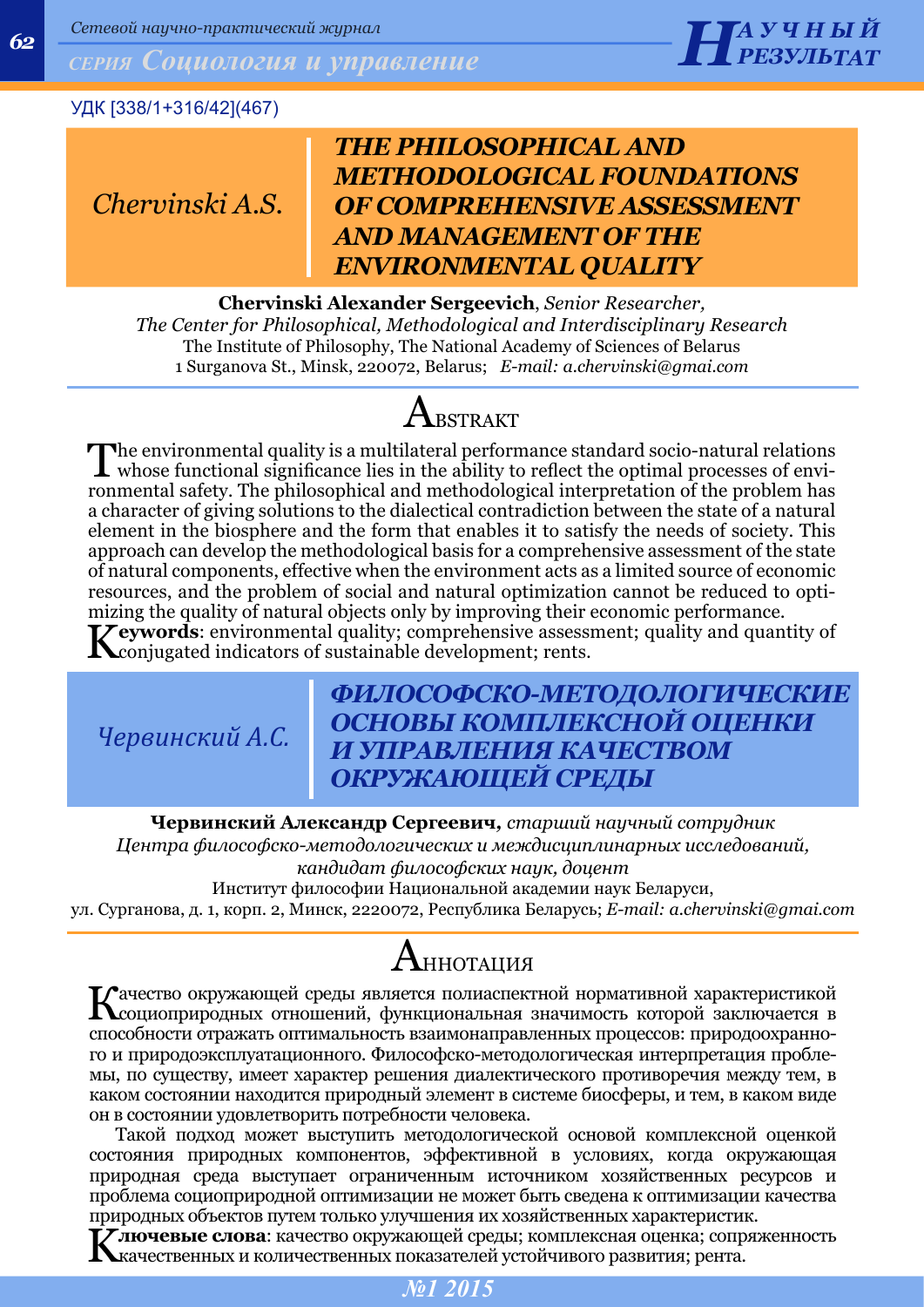

#### **1. Introduction**

The problem of assessing the quality of the environment is a society-nature relationship optimization problem. It is not confined to the conservation and protection of nature from all forms of human impact. The quality of the environment cannot be kept static. It is a product of socio-natural interactions and a normal byproduct of human activity. People can only live in socially adapted conditions. Economic evaluation of environmental quality requires a set of economic, biological, medical, biological, aesthetic criteria. This approach poses the problem of conceptual integration of quantitative indicators of sustainability from the perspective of ecological and economic evaluation.

#### **2. Research findings**

The theoretical basis for the development of appropriate approaches to assess the quality of the environment, the formation of complex valuation principles allowing the assessment of the environmental quality in order to eliminate the internal contradictions between quantitative and qualitative indicators, is the philosophical methodology. The philosophical methodological development is the starting point for the valuation on environmental quality methodologies and allows one to create a comprehensive environmental function based assessment: environmental, economic, bio-geocenosis, medical-biological, aesthetical etc.

The ecological and economic unit is the most specific in the structure of a comprehensive assessment, as in the economic interpretation of the environmental issues dominating is the utilitarian approach of the assessment procedure. Since the first theoretical approaches on environmental economics of the human environment have been interpreted in strictly economic terms, and since that time the functional contradiction between quantitative and qualitative approaches to the study of the natural environment forced researchers to seek ways and means to shape comprehensive quantitative and qualitative interpretation.

In today's economy, such approaches are mainly developing mechanisms to assess significant characteristics of the material, expressed in certain cash equivalents, and in this respect the economic assessment of the environment has been developed on the areas of the environment, which is a source of raw materials.

Valuation approach from the perspective of identifying economically utilitarian benefits is based on the identification of quantitative characteristics and interpreted in their overwhelming majority, in numerical, that is, in terms of money. Trying to interpret the environmental assessment in neutral terms - points just does not solve the problem because the situation does not outweigh the highly specialized utilitarian approach.

 In should be noted that the conclusion on the theoretical possibility of technical endowment opportunities for natural systems is not agreed by all researchers. In this question, in our opinion, not enough sound is the complex technical ability to integrate in a biocenosis as a structural systemic element. In this respect, of interest are the arguments about the relationship between technique and nature, based on the machinery use in the garden. Machinery is needed in the garden, as without it the garden couldn't be neat and tidy. At the same time, machinery does not harmonize with the garden nor functionally, nor structurally because it is the opposite to life and disturbs the natural harmony of the garden.

Apparently, there is no use to dwell on the problem of "naturalness" of the garden, in which creation an indispensable part took the "machine" as a set of technical means of anthropogenic impact on environment. The criteria analysis by which the classification is made in internal "limited" systems and external "unlimited" elements is mistakenly done on the principle of the inexistence of human interdependence. The estimated differential is carried out on two grounds: first, on the belonging to the living, and, second, on the functionally lack of harmony of the machinery in relation with the culture biocenosis.

The lack of consistency of the first argument becomes obvious if we remember that the structure of the environment system is not only formed from living matter, but also from a-biotic elements – soil, water, and other specific landscape and other non-living components, as well as machinery, without which however, the living substance in the garden cannot exist. Therefore, considering these circumstances the criteria evaluation loses its rigor and acquires a certain subjective aspect.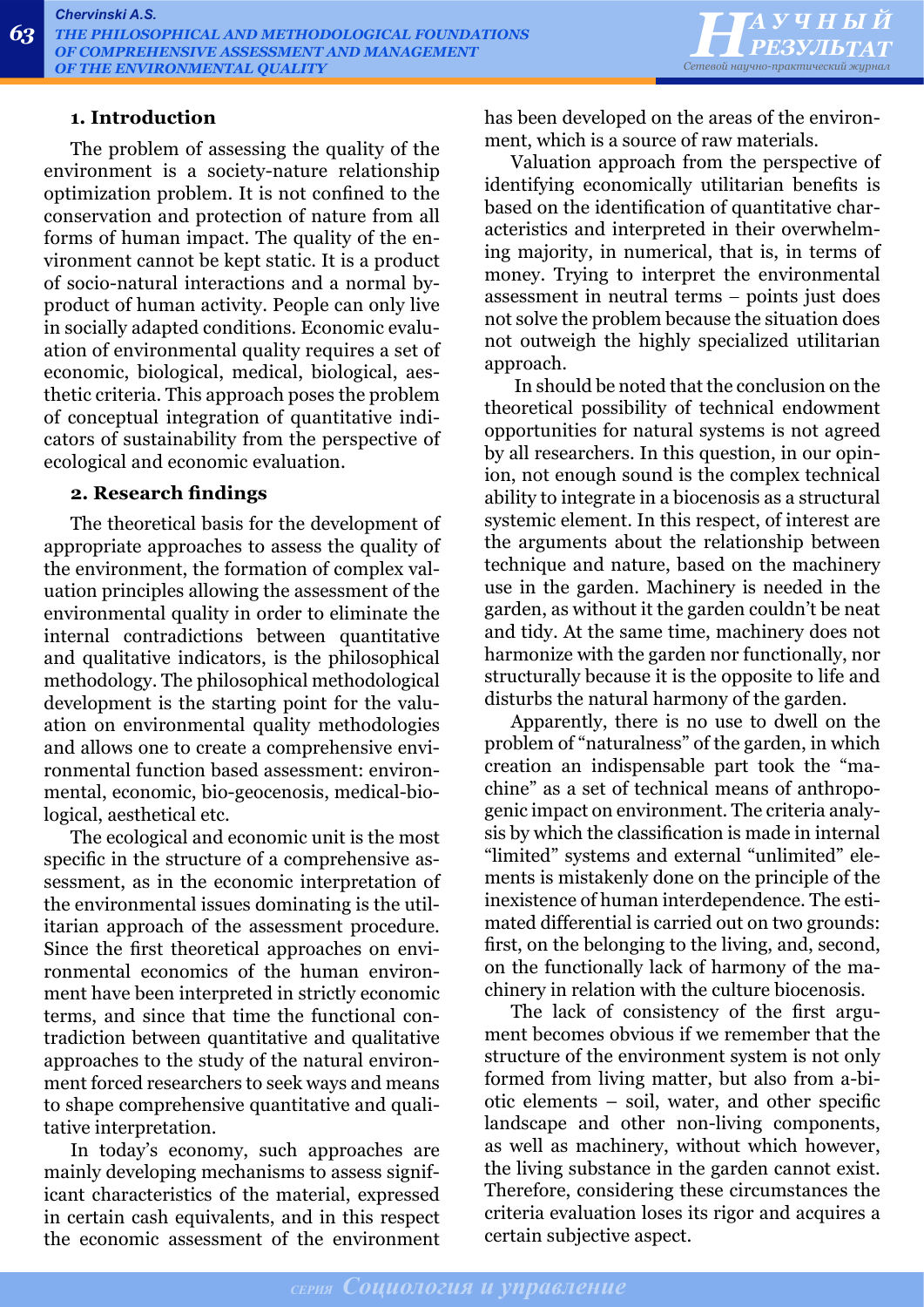

With this approach, it becomes possible to arbitrarily manipulate the evaluation criteria based on the personal views of the positive and negative anthropogenic environmental impact.

This is also a subjective criterion of inorganic functionality of the ecosystem because it contains no answer to the question: "Can the garden maintain its systemic soundness in a non functional relation with the machine solely by implementing its own regulatory potential?" Such a response can only be negative. Any culture ecologic system cannot exist due to its internal reserves, regardless of technical endowment of the society. Permanent purposeful anthropogenic interference (cultivation, harvesting, irrigation etc.) determines the normal development of each agricultural biocenosis. Because such an impact can carried out only by the "machine", that is with the help of technical tools, we obtain a functional integrity "machine-garden". The technical complex (irrigation system, land cultivation etc.) is a necessary, internal component of any culture ecological system. Machine as a set of technical means is an organic garden. Its possibility to disturb the harmony of the garden is not excluded to the same extent that it is not excluded the probability of such violations from natural factors. Therefore a comprehensive economic and ecological evaluation based on the optimum relationship between living matter and complex artificial technical objects is needed.

Environment can and should be "optimized" by anthropogenic transformation. The assessment issue is solved by sufficient scientific basis of the assessment process, sound information on interaction parameters of the socio-natural relationships optimality and strict adherence to the evaluation criteria. In accordance with the received methodological scheme is necessary to define the baseline assessment, use traditional or create new assessment tools to develop a search algorithm, coordinate and control separate evaluation operations.

Theoretical description of the objects should be present in solving empirical and constructive tasks, when a classification of ecological linkages is needed. The result of this development is the formation of complex representation of the level and assessment criteria of socio-natural interaction.

In culture biocenosis there is no closure of systemic cycle of production of biomass, because the process is artificially interrupted and the bio-organic mass is extracted from the production cycle at an early stage. The functioning of culture ecosystems is built on a conscious violation of the law of return items and the threshold of the produced biomass depends on the non-returned to the soil elements used by organisms. It should be noted that as a result of the yearly harvesting, soil significantly reduces its vital content. Removing elements from the soil significantly undermines its fertility and finally depletes ecosystems if in the same time no biotechnological activities are carried out, including the return to the soil of lost mineral and organic elements.

In modern technical processes it is difficult to avoid disturbing the natural ecological processes. The selfregulation possibilities of the entire biosphere and its individual subsystems are far from unlimited. At the same time, society as an interdependence element is practically unlimited in its technological genesis capacity. Therefore, in the interaction society-nature appears as possible the stage when the biosphere, significantly undermining its self management resources under the pressure of human impact, will be unable to maintain its structural and functional organization and the function of maintaining the dynamic balance of nature will have to be performed by humankind.

The ability to control the dynamics of biosphere processes and make periodic adjustments to the consequences of technological development of the natural sphere can be accomplished only at a high level of scientific and technical equipment of society and its social systems. Therefore, the yield of the complex confrontation between man and nature can be found in optimized regulatory anthropogenic activities on the environment.

Built environment cannot be external, fundamentally different with respect to the biosphere. Bio-geocenosis in addition to social functions must preserve its functional defined division in a system of natural links. At the level of artificial ecological support systems of living matter requires an optimal combination of biological organisms ' activities and technological activities of human society. In this case, the task is to con-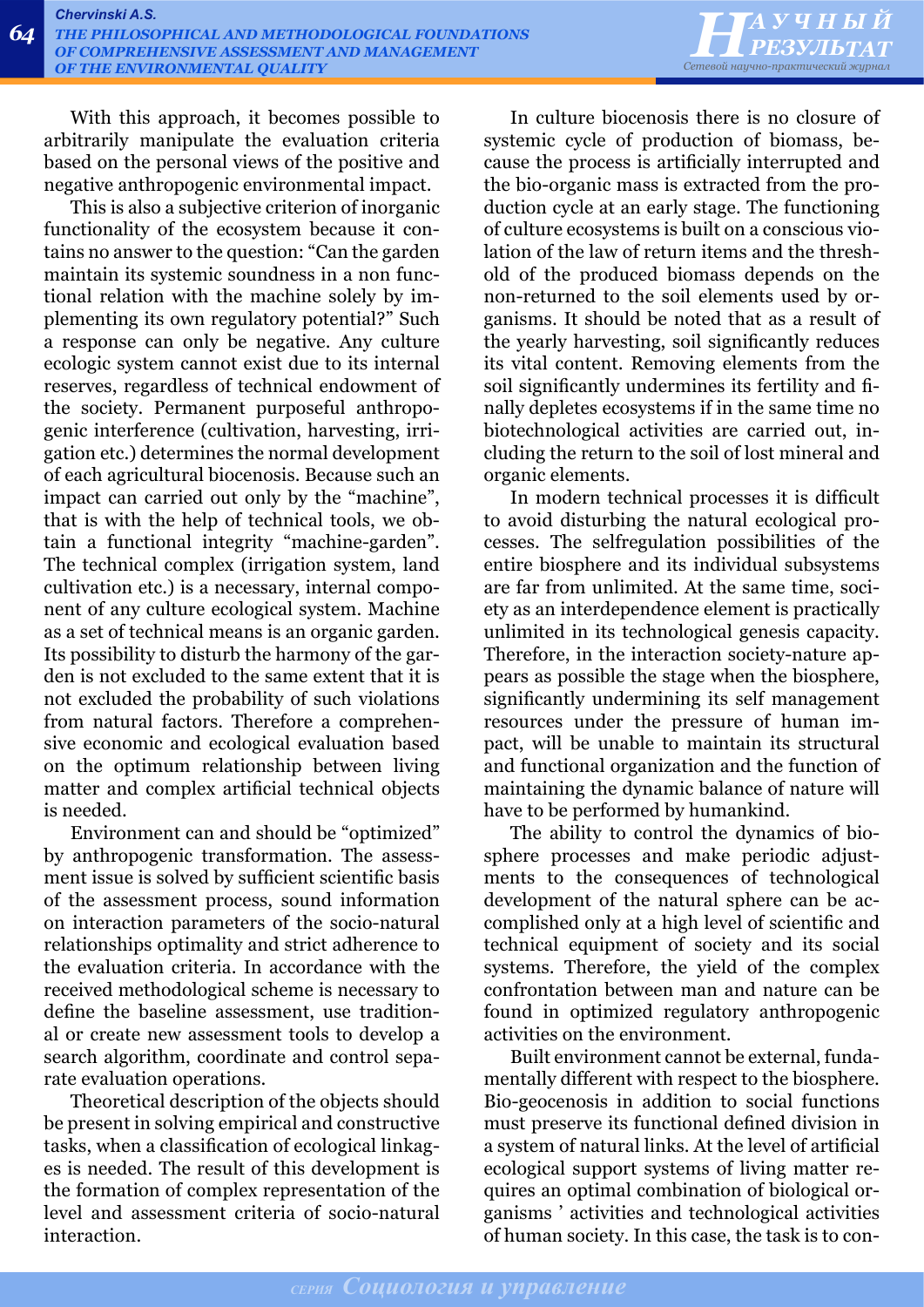*НАУЧНЫЙ Сетевой научно-практический журнал*

ceptually combine the knowledge about natural environment and the role of man-made objects in a single eco-economic system.

The problem of replacing natural systems with self regulation mechanisms with anthropogenic ones is linked to the analysis of management capabilities and transformation processes of matter and energy, not only between living organisms and their environment, but also between man-made and natural systems. This task updates the formation of environment management strategies.

 The problem of the environmental quality acquires the character of a solution to the contradiction between the state one biosphere natural element and the measure of its capability to meet the needs of an individual. Therefore rents become economic measures for the state of nature components, so the term is focused on the applied nature of socio-natural relations, when the natural environment is an endless source of economic resources. The social and natural optimization problem can be reduced to a series of specific problems to improve the quality of natural systems by improving the economic characteristics: soil fertility, species composition of the forest ecological community, reclamation of waterlogged and therefore economically non-productive land, etc.

There is a basic contradiction in the economic interpretation of the problem of environmental quality and without overcoming flawed assumptions it impossible to obtain a methodologically competent enough conjugation of quantitative and qualitative indicators and an integrated environmental-economic evaluation.

Utilitarian orientation estimates do not take into account the value of the environment itself. This approach is limited, as anthropocentrism does not imply the conservation of the natural environment as a self-sufficient and self- reliant system.

The raw approach, accompanied by the destruction of natural resources, excludes from the economic interpretation area the whole block of environmentally appropriate areas of social nature. Significant reserves of economic benefits from the social use of the environment have the so-called environmental services associated with the natural goods. Ecological and economic approach to the assessment of sustainable development in the functional sense is an economic assessment of the environmental impacts of either environmental benefits, or environmental losses resulting from socio-natural interactions at the level of human pressure.

This approach can be applied to develop assessment methodologies for the natural resources potential of an area, meaning an essentially comprehensive evaluation of the economic potential of the area, associated with the exploitation of its ecological status.

The need to develop market mechanisms in the field of environmental quality is based on a growing concern regarding the anthropologic impact on natural environment. Allocation of pollution certificates as well as their trade on the international market is not directly linked with the concept of the environment as a source of raw material resources, and it is based on the recognition of the uniqueness of historical natural biogeocenosis. As an economic tool in ensuring the optimization processes of nature, it can serve as payment for the environmental management. Schematically, the introduction of charges for natural resources is a means of economic regulation of the dynamics of nature. It is developed with the aim of achieving the highest valuation adequacy of the environmental impact of various forms of social consumption of natural environment. The greatest financial burden payment for natural resources should be in the area of human activity and resource intensive activities economically interpreted in the form of differential rent. As it is known, rents are treated in the economy as "God-given blessing" and are a specific form of obtaining material benefits associated with the circumstance of land ownership. Since abstract land does not exist on every piece of land something is growing, and what is growing fills that piece of land, the land can be evaluated on the basis of its natural conditions or artificial ones. Introduction of the differential rent is very specific and interesting aspect. By itself, the economic rent as the right to use land is quite abstract. In the event that a piece of land belongs to the property of a business entity should be considered a form of practical operation of this site. So, if the plot of land on which the natural, untouched, ecological system is not subjected to anthropogenic transformation, then this site cannot be considered as a source